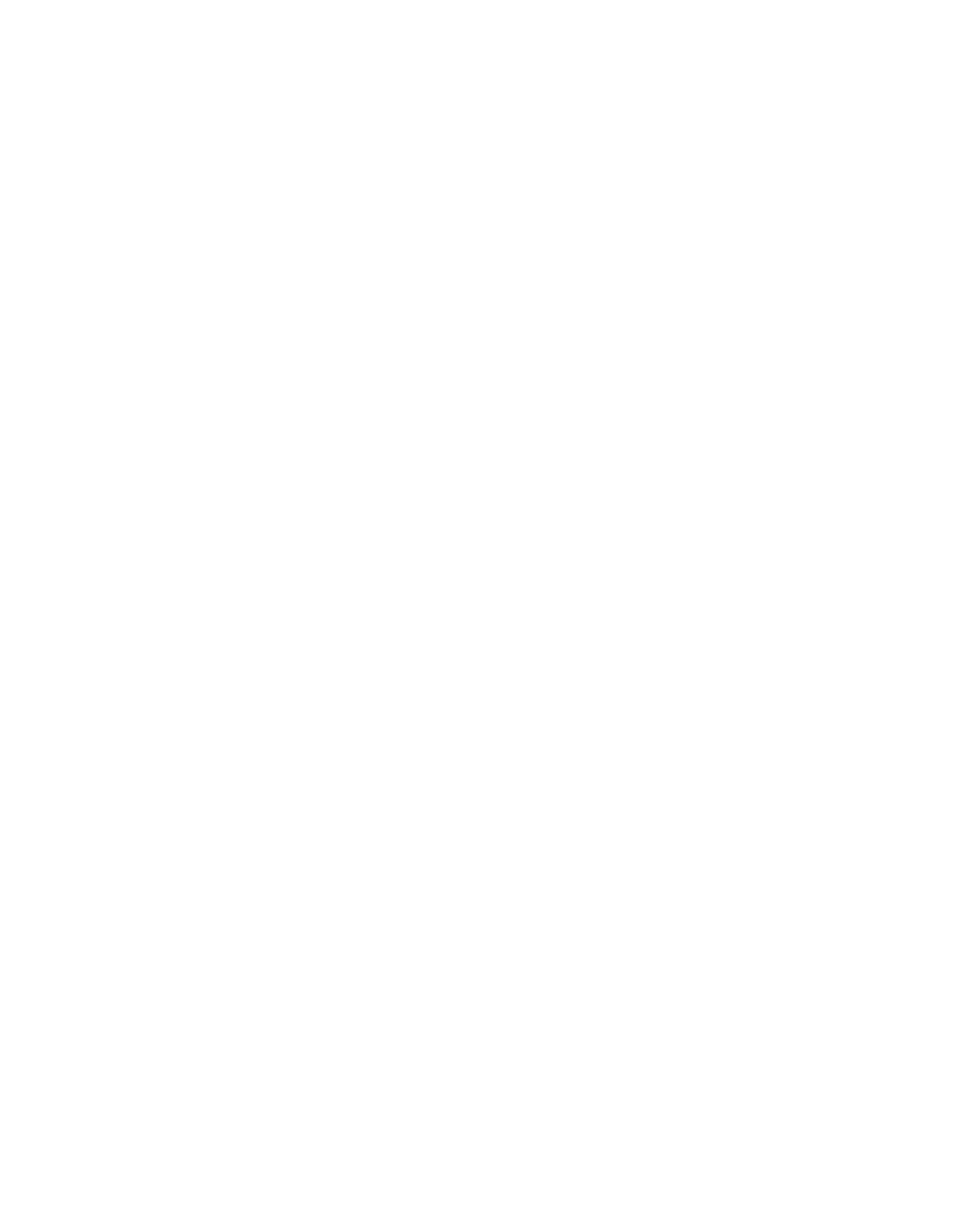# **Decatur School District 61 Medical Plans Comparison**

| <b>V</b>                                            | <b>Blue Cross and Blue Shield</b><br><b>PPO</b>                   |                       | <b>Blue Cross and Blue Shield</b><br><b>HDHP*</b> |                |
|-----------------------------------------------------|-------------------------------------------------------------------|-----------------------|---------------------------------------------------|----------------|
|                                                     | <b>In-Network</b>                                                 | <b>Out-of-Network</b> | <b>In-Network</b>                                 | Out-of-Network |
| <b>Deductible</b>                                   |                                                                   |                       |                                                   |                |
| Individual                                          | \$1,000                                                           |                       | \$2,100                                           | \$4,200        |
| Family                                              | \$3,000                                                           |                       | \$4,200                                           | \$8,400        |
| Out-of-Pocket Limit<br>(deductible included)        |                                                                   |                       |                                                   |                |
| Individual                                          | \$3,250                                                           | \$9,750               | \$6,750                                           | \$13,500       |
| Family                                              | \$9,750                                                           | \$29,250              | \$13,500                                          | \$27,000       |
| Lifetime Maximum                                    | Unlimited                                                         |                       | Unlimited                                         |                |
| <b>Covered Expenses</b>                             |                                                                   |                       |                                                   |                |
| <b>Hospital</b>                                     |                                                                   |                       |                                                   |                |
| <b>Inpatient Services</b>                           | 80%                                                               | 60%                   | 80%                                               | 60%            |
| <b>Outpatient Surgery</b>                           | 80%                                                               | 60%                   | 80%                                               | 60%            |
| <b>Emergency Room</b>                               | 80%                                                               |                       | 80%                                               |                |
| Physician                                           |                                                                   |                       |                                                   |                |
| <b>Inpatient Services</b>                           | 80%                                                               | 60%                   | 80%                                               | 60%            |
| <b>Outpatient Surgery</b>                           | 80%                                                               | 60%                   | 80%                                               | 60%            |
| Office Visits (PCP/Specialist)                      | 80%                                                               | 60%                   | 80%                                               | 60%            |
| Other                                               |                                                                   |                       |                                                   |                |
| X-ray and Lab                                       | 80%                                                               | 60%                   | 80%                                               | 60%            |
| Therapy-Speech, occupational or<br>physical therapy | 80%                                                               | 60%                   | 80%                                               | 60%            |
| Mental/Nervous-Inpatient                            | 80%                                                               | 60%                   | 80%                                               | 60%            |
| Mental/Nervous-Outpatient                           | 80%                                                               | 60%                   | 80%                                               | 60%            |
| Substance Abuse-Inpatient                           | 80%                                                               | 60%                   | 80%                                               | 60%            |
| Substance Abuse-Outpatient                          | 80%                                                               | 60%                   | 80%                                               | 60%            |
| Wellcare                                            | 100%<br>(no deductible)                                           | 60%                   | 100%<br>(no deductible)                           | 60%            |
| <b>Prescription Drugs</b>                           | <b>Prime Therapeutics</b>                                         |                       | <b>Prime Therapeutics</b>                         |                |
| <b>Retail Pharmacy</b><br>34-day supply             | \$5 Generic<br>\$40 Formulary Brand<br>\$60 Non-Formulary Brand   |                       | 80%<br>80%<br>80%                                 |                |
| Mail Order<br>90-day supply                         | \$10 Generic<br>\$80 Formulary Brand<br>\$120 Non-Formulary Brand |                       | 80%<br>80%<br>80%                                 |                |

Dependent Age: to 26 for all married or unmarried dependents and to age 30 for all unmarried military dependents who are Illinois residents.

Note: This is an outline of the benefit schedules. This exhibit in no way replaces the plan document of coverage, which outlines all the plan provisions and legally governs the operation of the plans.

\*The HDHP plan has an aggregate deductible. Those enrolled in family coverage are responsible for the entire family deductible before coinsurance applies for any individual in the family.



Decatur PSD 61 complies with applicable Federal civil rights laws and does not discriminate on the basis of race, color, national origin, age, disability, or sex.

ATENCIÓN (Spanish): si habla español, tiene a su disposición servicios gratuitos de asistencia lingüística. Llame al **217.362.3036**. UWAGA (Polish): Jeżeli mówisz po polsku, możesz skorzystać z bezpłatnej pomocy językowej. Zadzwoń pod numer **217.362.3036**.